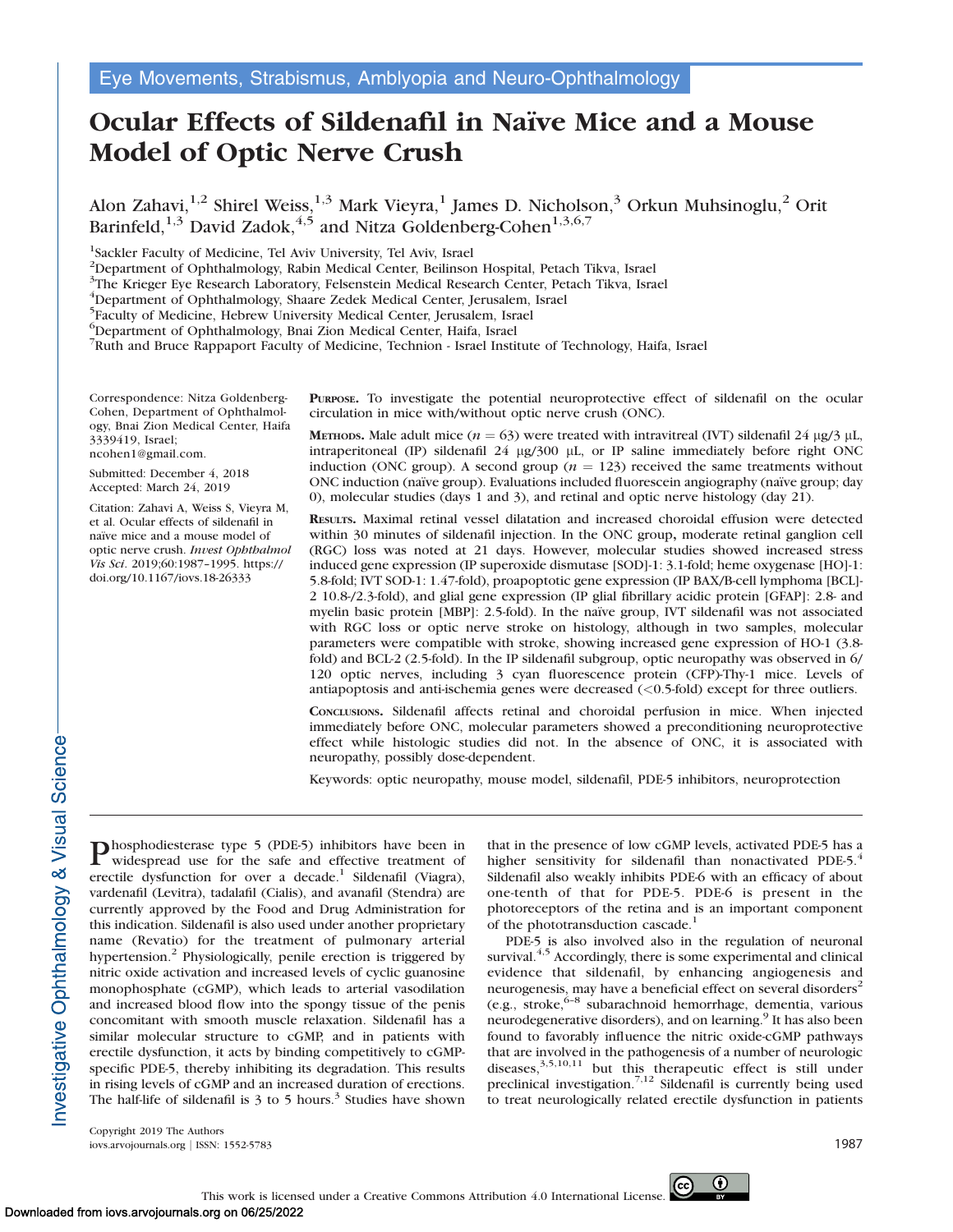|  | TABLE 1. Allocation of 186 Study Mice to ONC and Naïve Groups Treated by IVT or IP Sildenafil or Saline |  |  |  |  |  |  |  |
|--|---------------------------------------------------------------------------------------------------------|--|--|--|--|--|--|--|
|--|---------------------------------------------------------------------------------------------------------|--|--|--|--|--|--|--|

|                         |                                  | ONC $n = 63$             |                              | No ONC (Naïve) $n = 123$         |                          |                              |
|-------------------------|----------------------------------|--------------------------|------------------------------|----------------------------------|--------------------------|------------------------------|
| Evaluations             | <b>IVT</b> Sildenafil,<br>$n=27$ | IP Sildenafil,<br>$n=10$ | IP Saline Control.<br>$n=26$ | <b>IVT Sildenafil,</b><br>$n=31$ | IP Sildenafil,<br>$n=82$ | IP Saline Control,<br>$n=10$ |
| Histologic studies      |                                  |                          |                              |                                  |                          |                              |
| Day 21                  | 17                               |                          | 16                           | 10                               | $60*$                    |                              |
| Molecular studies       |                                  |                          |                              |                                  |                          |                              |
| Day 1                   |                                  |                          |                              | 6                                | 6                        |                              |
| Day 3                   |                                  |                          |                              |                                  | 6                        |                              |
| Fluorescein angiography |                                  |                          |                              |                                  |                          |                              |
| Day 0                   |                                  |                          |                              | 10                               | 10                       | 4                            |

All interventions were done in the right eyes. The left eyes were used as a control.

\* Including 20 CFP-THY-1 mice.

with multiple sclerosis, Parkinson disease, multisystem atrophy, and spinal cord injury.13 Conversely, sildenafil has been implicated in a number of neurologic pathologies, such as intracerebral hemorrhage, migraine, seizures, and transient global amnesia.<sup>14</sup>

A relatively small number of patients using erectile dysfunction drugs have been reported to experience adverse visual events such as nonarteritic anterior ischemic optic neuropathy  $(NAION)^{15-22}$  and retinal artery or vein occlusion.<sup>14,17,23</sup> However, it remains unclear if these events were coincidental or associated with an effect of the PDE-5 inhibitor on the ocular circulation.16 Concerns were raised by the close temporal relationship of the ocular events to sildenafil intake and the recurrent nature of the ocular symptoms. Furthermore, although most of the reported patients had vascular risk factors for NAION overlapping with erectile dysfunction, not all did so, and in some cases, unilateral NAION developed within minutes to hours of ingestion of sildenafil.<sup>17,18,24-27</sup> There is still a paucity of convincing epidemiologic evidence linking<br>NAION with the use of erectile dysfunction drugs.<sup>28–31</sup> However, a recent study found that in patients using these drugs, the odds ratio for acquiring NAION increased 2-fold.<sup>32</sup>

The aim of the present study was to investigate the neuroprotective versus the toxic effect of sildenafil using a mouse model of optic neuropathy and naïve mice. This is the first study to use an animal model to examine the association of PDE-5 inhibition with visual disturbances.

#### **METHODS**

#### Experimental Design and Animals

A total of 186 mice were included in the study. C57/Bl6 male wild-type mice aged 6 to 8 weeks ( $n = 166$ ) were obtained from Harlan Laboratories (Jerusalem) and CFP-Thy-1 transgenic mice  $(n = 20)$  were raised in a self-colony. All mice were maintained and handled in accordance with the ARVO Statement for the Use of Animals in Ophthalmic and Vision Research and the National Institutes of Health guidelines. The animal protocols for the study were approved by the local institutional animal research committee.

The mice were divided into two groups for analysis: optic nerve crush (ONC) to evaluate the potential neuroprotective effect of sildenafil versus naïve (no ONC) to evaluate the potential toxic effect of sildenafil (Table 1; Fig. 1). The ONC group consisted of 63 mice divided into three subgroups: intravitreal (IVT) injection of sildenafil 0.24  $\mu$ g/3  $\mu$ L (n = 27); intraperitoneal (IP) injection of sildenafil 24  $\mu$ g/300  $\mu$ L (n = 10); and IP injection of saline (control,  $n = 26$ ). All injections were administered to the right eye; the left eyes served as an internal control. Immediately before injection of sildenafil, ONC was induced in the right eye by the method described by Dratviman-Storobinsky et al. $33$  The naïve group consisted of 123 mice divided into three subgroups: IVT injection of sildenafil 0.24  $\mu$ g/3  $\mu$ L (*n* = 31); IP injection of sildenafil 24  $\mu$ g/ 300 µL ( $n = 82$ ); and IP injection of saline (control,  $n = 10$ ). ONC induction was not performed in the naïve group.

## Dose Calculation

The initial clinical oral dose of sildenafil recommended for erectile dysfunction is 50 mg. In an 80-kg man, a dose of 50 to 100 mg oral sildenafil is equivalent to 0.625 to 1.25 mg/kg. $34$  In patients with pulmonary hypertension, the recommended dose is 10 mg (12.5 mL) three times daily administered as an intravenous bolus injection. $35$  In a study of the pharmacokinetics and metabolism of sildenafil, Walker et al.<sup>36</sup> calculated that the volume of distribution is 1.2 L/kg in men and 1.0L/kg in mice, with a respective half-life of 3.7 hours and 1.3 hours and oral bioavailability, 38% and 17%. These values were used to calculate the doses of sildenafil (Revatio; Pfizer, NYC, USA) for the present study.

## Intervention Procedure

Animals were placed under general anesthesia by intramuscular injection of combined ketamine/xylazine (80 and 4 mg/kg, respectively) supplemented with topical proparacaine hydrochloride 0.5%. Sildenafil or saline was then administered either to the right vitreous (0.24  $\mu$ g/3  $\mu$ L) as a single injection using a Hamilton syringe with a 30-gauge tip (Hamilton, Reno, NV, USA) or into the peritoneum (24  $\mu$ g/300  $\mu$ L), according to the group allocation. In the ONC group, immediately before sildenafil/sham injection, forceps were inserted  $\sim$ 2.5 to 3.0 mm posterior to the right globe and used to crush the right optic nerve and surrounding muscle and fascia. The procedure was performed 3 times for 7 seconds each, separated by a 3 second interval.<sup>33</sup>

#### Fluorescein Angiography

Fluorescein angiography was performed in the naïve group after injection of IVT sildenafil ( $n = 1$  0), IP sildenafil ( $n = 10$ ), or saline ( $n = 4$ ; Table 1). Digital photographs were taken during 30 minutes after IP injection of 0.04 mL of 25% sodium fluorescein (AK-Fluor 25% AMP; Akorn, Decatur, IL, USA) using a digital fundus camera (TRC  $\times$ 50; Topcon, Farmingdale, NY, USA) and a customized plastic contact lens for mice.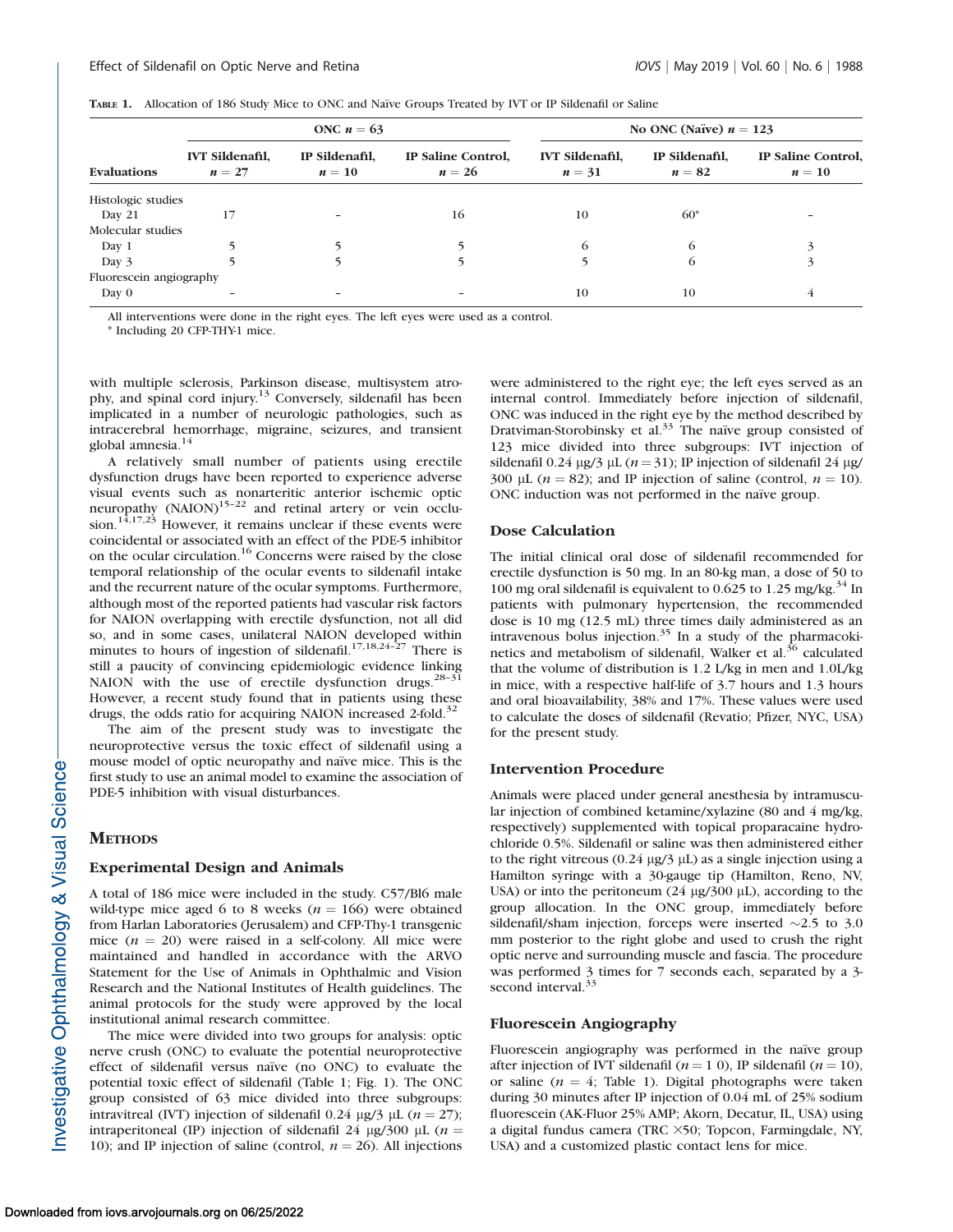

FIGURE 1. Experimental design. The mice were divided into two groups: the ONC group to evaluate the potential neuroprotective effect of sildenafil versus naïve (no ONC) group to evaluate the potential toxic effect of sildenafil. Each group was divided into three subgroups: IVT injection of sildenafil, IP injection of sildenafil, and IP injection of saline (control). All IVT injections were administered to the right eye while in those mice the left eyes served as an internal control.

# Tissue Collection

Mice were euthanized by carbon dioxide asphyxiation at 1, 3, or 21 days after treatment. The eyes (globes and nerves) were enucleated for molecular and histological analysis (Table 1).

## Molecular Analysis (Days 1 and 3)

In each group, retinas and optic nerves were dissected from both eyes on days 1 and 3 after the intervention (5–6 mice for each time point) and snap frozen in liquid nitrogen. Total RNA was isolated using a reagent (TRIzol; Invitrogen, Life Technologies, Carlsbad, CA, USA) according to the manufacturer's protocol and then reverse-transcribed into cDNA using random hexamers (Bioline, London, UK) and Moloney murine leukemia virus (M-MLV)-reverse transcriptase (Promega, Madison, WI, USA).

Two-stage real-time quantitative polymerase chain reaction (PCR; sequence detection system, Prism 7900; Applied Biosystems, Inc., Foster City, CA, USA) was applied to evaluate the mRNA expression levels of genes coding for proteins involved in apoptosis, ischemia, and oxidative stress: BAX, Bcell lymphoma (BCL-2), heme oxygenase 1 (HO-1), superoxide dismutase 1 (SOD-1), glial fibrillary acidic protein (GFAP), and myelin basic protein (MBP). Mouse  $\beta$ -actin was used to normalize the cDNA input levels. The primers are listed in Table 2. Reactions were performed in a 20-µL volume containing  $4 \mu$ L cDNA,  $0.5 \mu$ M each of forward and reverse primers, and buffer included in the master mix (SYBR Green I; Applied Biosystems, Inc.). Duplicate reactions were performed for each gene to minimize individual tube variability, and an average was taken for each time point. Threshold cycle efficiency corrections were calculated, and melting curves were obtained using cDNA for each individual gene PCR assay.

PCR cycling conditions consisted of an initial denaturation step of  $95^{\circ}$ C for 10 minutes followed by 40 cycles of 15 seconds of denaturation at 95°C and 1 minute of annealing and extension at 60°C. Standard curves were obtained using untreated mouse cDNA for each gene PCR assay. The results were quantified using a comparative threshold cycle (Ct) method, also known as the  $2^{-\Delta\Delta Ct}$  method,<sup>37</sup> where:  $\Delta\Delta Ct =$  $\Delta$ Ct(sample) –  $\Delta$ Ct(reference gene).

Molecular analysis was performed on samples from 5 mice in the ONC subgroups on days 1 and 3 and similar numbers in the control subgroups (Table 1). In the IVT-sildenafil ONC group, findings on gene expression analysis were compared between the right (injected) and left (control) optic nerves. In the IP-sildenafil ONC group, the optic nerves of all 10 mice were analyzed and compared to the optic nerves from four IP saline-injected naïve mice.

TABLE 2. List of Primers for Molecular Studies of the Retina and Nerves in Mice Treated With Sildenafil

| Gene        | Forward               | Reverse                |  |  |
|-------------|-----------------------|------------------------|--|--|
| <b>BAX</b>  | CTGAGCTGACCTTGGAGC    | GACTCCAGCCACAAAGATG    |  |  |
| $HO-1$      | CAGGTGTCCAGAGAAGGCTTT | TCTTCCAGGGCCGTGTAGAT   |  |  |
| SOD-1       | GCCCGGCGGATGAAGA      | CGTCCTTTCAGCAGTCACA    |  |  |
| BCL-2       | GCATCGTGGCCTTTTTCTCC  | CGACTGAAGAGTGAGCCCAG   |  |  |
| <b>GFAP</b> | CCAGCTTCGAGCCAAGGA    | GAAGCTCCGCCTGGTAGACA   |  |  |
| <b>MBP</b>  | TGATGGCATCACAGAAGAGAC | GCCCAGGACGGCTGCGGGCAT  |  |  |
| $ACTB*$     | TAGGCACCAGGGTGTGATGGT | CATGTCGTCCCAGTTGGTAACA |  |  |

\* Control.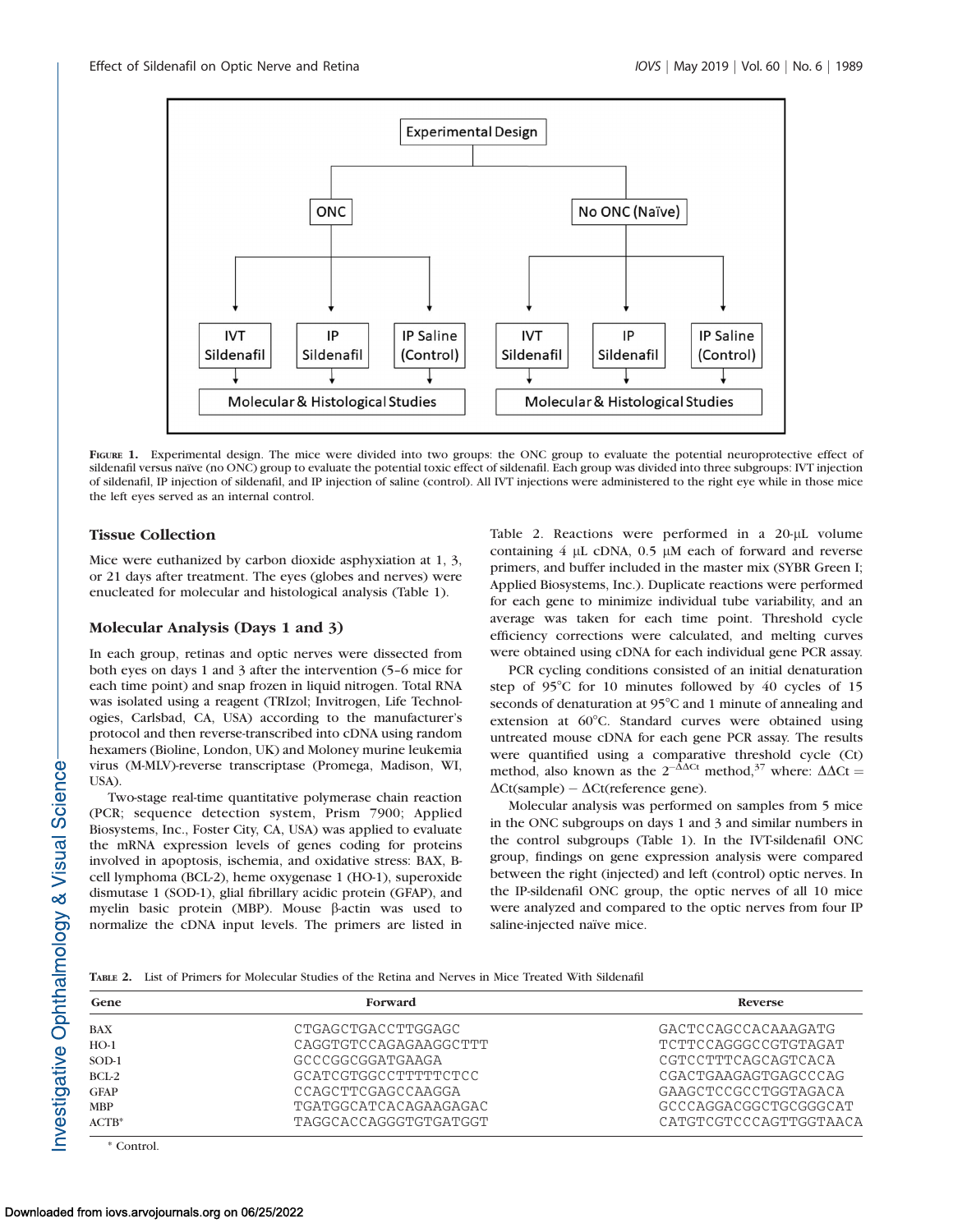#### Histologic Analysis

Hematoxylin and Eosin (Day 21). Enucleated eyes were fixed in 4% formaldehyde, placed overnight in 30% sucrose dissolved in phosphate-buffered saline (1X; Beit HaEmek, Israel) at  $4^{\circ}$ C, and embedded in optimum cutting temperature compound (Sakura Tissue-Tek Tokyo, Japan). Cryosections of the globes and optic nerve  $(6 \mu m)$  were mounted on slides and stained with hematoxylin and eosin for light microscope assessment, three consecutive sections on each slide.

Luxol Fast Blue Staining (Optic Nerves, Days 1 and 3). Staining for Luxol fast blue (LFB) was performed for optic nerve sections in the same manner as for hematoxylin and eosin. Five slides of each optic nerve taken from mice euthanized on days 1 and 3 after sildenafil injection were stained by combined LFB and neutral red for detection of myelin damage and cell loss. Slides were photographed in 10x magnification (Fluoview X; Olympus Corp., Tokyo, Japan).

LFB stains myelinated axons in a bright blue color. Therefore, areas with pale staining suggest myelin damage or loss, enabling a semiquantitative evaluation. The degree of myelin damage was classified as follows: 0, normal intensity of LFB stain; 1, decreased intensity of LFB stain compared with controls (mild damage); 2, decreased intensity of LFB stain and vacuole formation (moderate damage).

# 2,3,5-Triphenyltetrazolium Chloride (TTC) Staining

Staining for triphenyltetrazolium chloride (TTC) was performed to evaluate infarct size in optic nerve samples using the same procedure as for hematoxylin and eosin. TTC is chemically reduced by most dehydrogenase enzymes, precipitating into a bright red water-insoluble compound. Therefore, ischemic tissue lacking dehydrogenase enzymes will not stain and contrast sharply with the surrounding viable tissue stained in red. The demarcation line seen between irreversibly damaged tissue and normal tissue with TTC staining is sharper than with other staining techniques used for cerebral ischemia. We applied a previously described technique with slight modifications.<sup>38,39</sup> The optic nerves were removed and embedded in TTC at 37°C for 10 minutes. Cryosections of the stained optic nerves were obtained and photographed at  $×10$  magnification (Olympus Corp.).

CFP-Thy-1 Mice (Day 21). The 20 transgenic adult CFP-Thy-1 adult mice expressing enhanced cyan fluorescent protein in RGCs under Thy1 promoter control [B6.Cg-Tg(Thy1-CFP)23Jrs/J 003710] were allocated to the naïve IP sildenafil group and euthanized at 21 days after injection by carbon dioxide asphyxiation (Table 1). The eyes were enucleated, including  $>4$  mm of the optic nerve, and the globes were fixed for 2 days in 10% normal buffered formalin. The optic nerves were then dissected from the globes, embedded in gelatin, placed in 30% sucrose in PBS overnight, and either cryosectioned longitudinally into 40-um thick sections or divided into two pieces, one of which was longitudinally sectioned and the other transversely sectioned to allow for both views of a single nerve. The optic nerve sections were mounted in aqueous mounting media (Fluor-glo, Valley Scientific, Mayville, NY, USA) and imaged by fluorescence and/or confocal microscopy (Zeiss LSM 510, Carl Zeiss Microscopes, Germany) using either a cyan fluorescence protein (CFP) or a green fluorescence protein (GFP) filter set.

#### Flatmount Retinas

Retinas were extracted from the enucleated globes of the CFP-Thy mice, flatmounted as previously described and imaged



FIGURE 2. Vasodilatation of retinal vessels after IVT and IP sildenafil injection. Digital photograph showing increased choroidal effusion and mild dilatation of retinal vessels.

using a similar procedure as for the optic nerves. A microscopic analysis of RGC count was performed (Olympus Corp.).

#### Statistical Analysis

Differences between groups were analyzed using an unpaired Student's *t*-test and ANOVA. Significance was set at  $P < 0.05$ .

## **RESULTS**

## Effect of Sildenafil on Retinal Vessels

Maximal retinal vessel dilatation and increased choroidal effusion were detected by fluorescein angiography immediately after IVT injection of sildenafil, and 30 minutes after IP injection of sildenafil (Fig. 2). This effect was temporary and reverted to normal after 20 minutes.

# Effect of IVT Sildenafil on RGCs Following ONC Induction

Histologic study at 21 days following ONC and IVT sildenafil injection showed moderate RGC loss.

Molecular analysis of the optic nerves at 1 and 3 days following ONC and IVT sildenafil injection showed an initial increased expression of BAX (1.32  $\pm$  0.68-fold), but not as high as compared to the ONC control group injected with IP saline in which day 1 levels were statistically significantly higher  $(6.37 \pm 0.78, P < 0.01)$ . Both groups decreased toward baseline on day 3 (Table 3).

The initial day 1 increase in BCL-2 (2.51  $\pm$  3.49-fold) was similar to the control group (1.94  $\pm$  0.14), while the increased HO-1 (1.44  $\pm$  1.42-fold) was not seen in the control group (0.8  $\pm$  0.25). The day 3 decreased levels in both gene expression levels were statistically significantly different between the groups ( $P = 0.002$  and  $P = 0.01$ , respectively).

Day 1 GFAP levels (1.27  $\pm$  0.48-fold) decreased toward baseline by day 3. However, SOD-1 and MBP showed initial decreased expression (0.74-  $\pm$  0.52-fold, 0.91-  $\pm$  0.59-fold, respectively), and increase by day 3 (Table 3).

Specifically, of the 5 mice tested, BAX expression increased in one mouse on day 1 and in a second mouse on day 3; BCL-2 expression increased in 3 mice on day 1 and one mouse on day 3; HO-1 expression increased in 2 mice on day 1 and one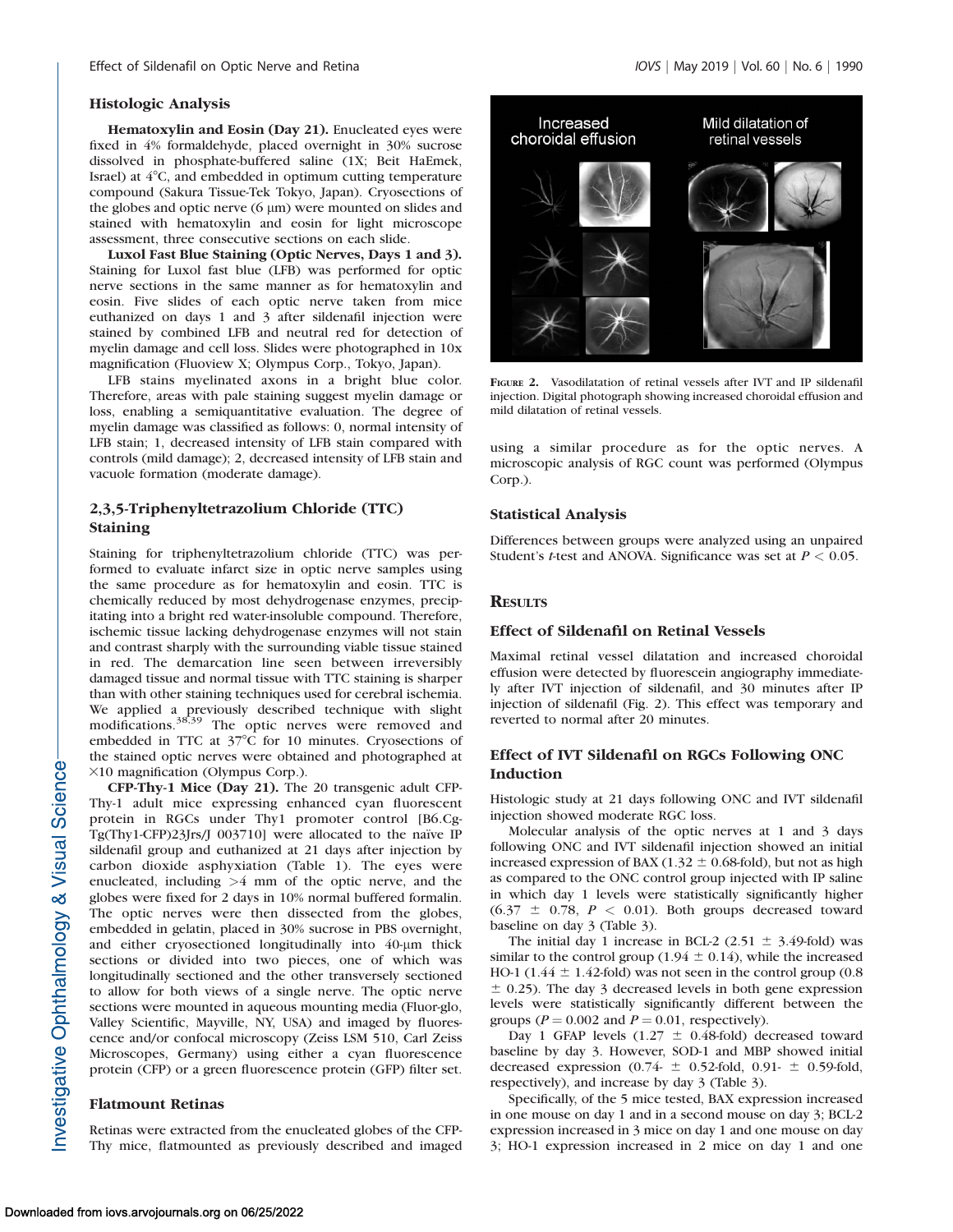TABLE 3. Changes in Optic Nerve Levels of Apoptosis, Stress-Related and Myelin Gene Expression at 1 and 3 Days After ONC and Sildenafil Treatment

| Gene        |                            | IVT Sildenafil (Mean $\pm$ SD) |                              | IP Sildenafil (Mean $\pm$ SD) | IP Saline (Mean $\pm$ SD)    |                              |
|-------------|----------------------------|--------------------------------|------------------------------|-------------------------------|------------------------------|------------------------------|
|             | Day 1<br>(5 Mice, 10 Eyes) | Day 3<br>$(5$ Mice, 10 Eyes)   | Day 1<br>$(6$ Mice, 10 Eyes) | Day 3<br>$(5$ Mice, 10 Eyes)  | Day 1<br>$(5$ Mice, 10 Eyes) | Day 3<br>$(5$ Mice, 10 Eyes) |
| BAX         | $1.32 \pm 0.68$            | $0.86 \pm 0.76$                | 6.5                          | 10.8                          | $6.37 \pm 0.78$              | $0.58 \pm 0.07$              |
| BCL-2       | $2.51 \pm 3.49$            | $1.13 \pm 0.71$                | 1.8                          | 2.3                           | $1.94 \pm 0.14$              | $0.29 \pm 0.01$              |
| SOD-1       | $0.74 \pm 0.52$            | $1.47 \pm 1.01$                | 0.03                         | 3.1                           | $0.9 \pm 0.23$               | $0.87 \pm 0.2$               |
| $HO-1$      | $1.44 \pm 1.42$            | $0.84 \pm 0.42$                | 2.42                         | 5.8                           | $0.8 \pm 0.25$               | $0.15 \pm 0.01$              |
| <b>GFAP</b> | $1.27 \pm 0.48$            | $0.92 \pm 0.62$                | 1.63                         | 2.8                           | <b>NA</b>                    | <b>NA</b>                    |
| <b>MBP</b>  | $0.91 \pm 0.59$            | $1.29 \pm 0.87$                | 1.9                          | 2.5                           | <b>NA</b>                    | <b>NA</b>                    |

The comparison is between the right eye ONC nerve to the left eye healthy internal control.

mouse on day 3; and SOD-1 expression increased in 1 mouse (out of 4) on day 1 and 3 mice on day 3. The increase in BCl-2 on day 1 suggested an early protective effect of sildenafil (Table 3).

# Effect of IP Sildenafil on RGCs Following ONC Induction

On days 1 and 3, molecular analysis of the optic nerves following IP injection revealed major increases in BAX expression (6.5-fold on day 1, 10.8-fold on day 3). Day 1 levels were similar to the control group, while day 3 levels significantly higher than the control ( $P < 0.05$ ; Table 3). A decrease in SOD-1 expression on day 1 (0.03-fold) followed by an increase on day 3 (3.1-fold) was noted, while the control group levels remained stable throughout with a statistically significant difference on day  $3 (P = 0.01)$ . Increases in HO-1 expression (2.42-fold on day 1, 5.8-fold on day 3) were not seen in the control group ( $P < 0.05$ ). Values of the other genes were as follows: BCL-2 expression increased 1.8-fold on day 1, 2.3 fold on day 3; GFAP, 1.63-fold on day 1, 2.8-fold on day 3; MBP, 1.9-fold on day 1, 2.5-fold on day 3 (Table 3).

# Effect of IVT Sildenafil on RGCs Without ONC Induction

In the naïve mice injected with IVT sildenafil, no RGC loss was apparent on histologic studies and there was no optic nerve damage on day 21 ( $nx = \times 10$ ). However, molecular studies had a wide variability, and revealed stroke matching molecular parameters in 2 nerves (out of 11). Suspected stroke was found in 1 sample on day 1, with elevated expression of HO-1, and in

a second sample on day 3, with increased expression of BCL-2, SOD-1, and MPB (Figs. 3A, 3B). No statistically significant differences existed when compared with the IP saline injected control group.

# Effect of IP Sildenafil on RGCs Without ONC Induction

In the naïve mice injected with IP sildenafil, molecular studies  $(n = 12)$  revealed a decrease in genes relating to apoptosis and oxidative stress (<0.5-fold) on days 1 and 3 (Figs. 2D, 3C; Table 4). All were statistically significantly lower when compared to the IP saline-injected control group ( $P < 0.05$ ; Table 4). Histology of the optic nerve on day 21 ( $n = 60$ ) revealed RGC loss and associated optic nerve damage in 6 of the total 120 optic nerves evaluated (5%). Additionally, 3 of the 20 CFP THY-1 mice showed optic nerve damage accompanied with detectable RGC loss in the paired retina (Fig. 4).

# CFP-Thy-1 Subgroup

Three of the 20 CFP-Thy-1 mice (total 40 optic nerves; 7.5%) showed axonal degeneration when viewed with fluorescence microscopy (Fig. 4). Longitudinal and cross-section studies showed axonal dropout and ubiquitous focal swelling with a beads-on-a-string appearance. Analysis of a single optic nerve slice of the thick  $(40 \mu m)$  sections by confocal microscopy supported these findings (see Fig. 4 for CFP alone and CFP with transmitted light). The corresponding retinal axons did not show pronounced swelling, but all had an uneven distribution of CFP. The damage distribution was not uniform throughout the retina, and some portions of the axons appeared to have a normal morphology. By contrast, control (saline-injected) naïve



FIGURE 3. Molecular analysis of gene expression following IVT or IP injection of sildenafil without ONC induction, days 1 and 3. (A) IVT day 1. Note the variability in molecular studies of the IVT in the individual mice. Suspected stroke was found in mouse number IVT2 on day 1, with elevated expression of HO-1. (B) IVT day 3. Suspected stroke was found in mouse number IVT12 on day 3, with increased expression of BCL-2, SOD-1, and MPB. (C) IP day 3. Eight optic nerve samples of five different mice. All samples showed elevation in BAX and HO-1, and to a lesser extent in the other genes. All samples were compared to normal optic nerves without intervention.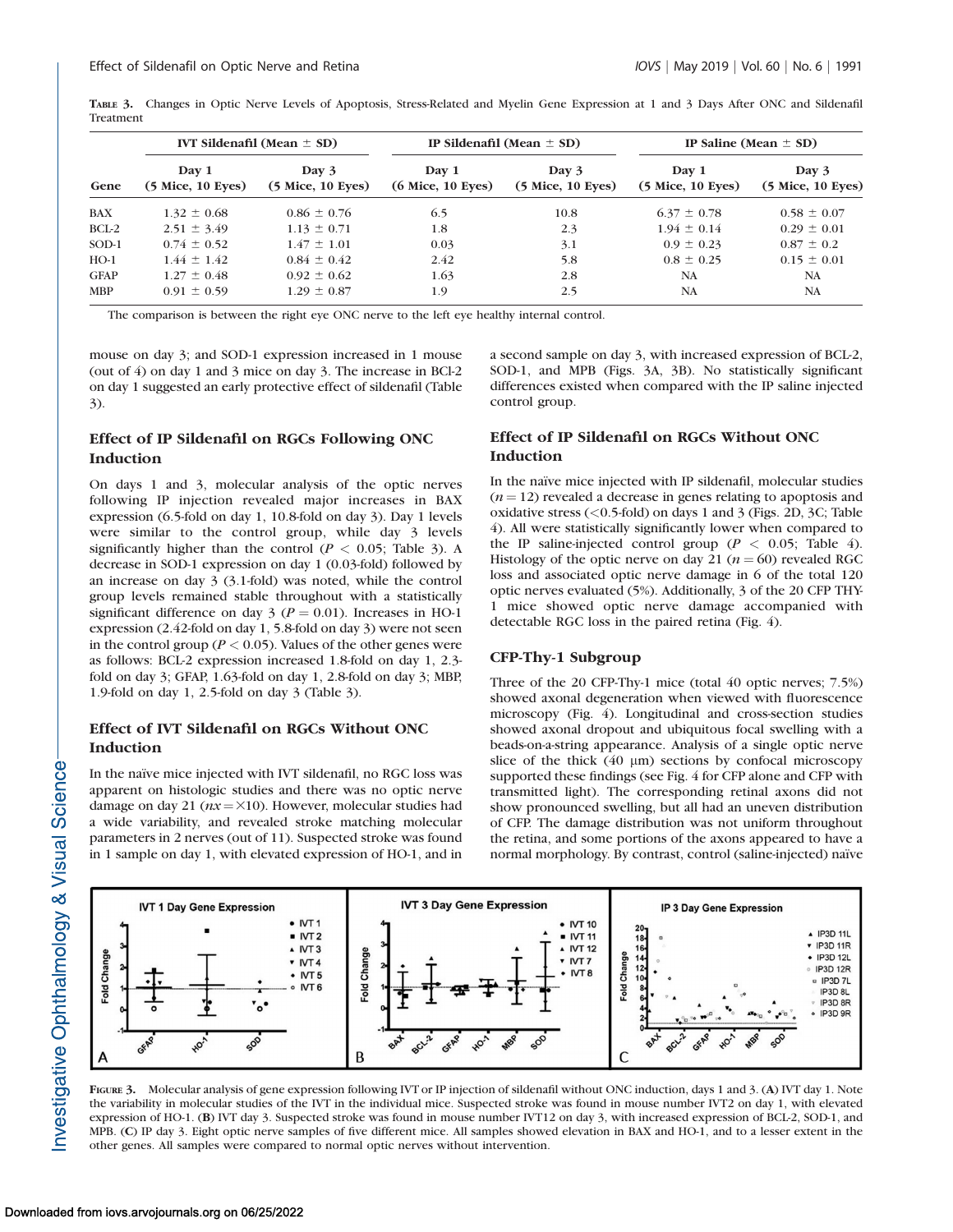|  |  |  |  |  |  | TABLE 4. Changes in Optic Nerve Levels of Prosurvival Gene Expression at 1 and 3 Days After IP Sildenafil Treatment in Naïve Mice |
|--|--|--|--|--|--|-----------------------------------------------------------------------------------------------------------------------------------|
|--|--|--|--|--|--|-----------------------------------------------------------------------------------------------------------------------------------|

| Gene        |                                    | IP Sildenafil (Mean $\pm$ SD)      | IP Saline (Mean $\pm$ SD)     |                               |  |
|-------------|------------------------------------|------------------------------------|-------------------------------|-------------------------------|--|
|             | Day 1<br>(6 Mice, 12 Optic Nerves) | Day 3<br>(6 Mice, 12 Optic Nerves) | Day 1<br>$(3$ Mice, $6$ Eyes) | Day 3<br>$(6$ Mice, $6$ Eyes) |  |
| BAX         | $0.027 \pm 0.014$                  | $0.071 \pm 0.050$                  | $1.01 \pm 0.23$               | $0.99 \pm 0.01$               |  |
| $HO-1$      | $0.386 \pm 0.119$                  | $0.499 \pm 0.202$                  | $0.86 \pm 0.06$               | $0.84 \pm 0.18$               |  |
| SOD-1       | $0.273 \pm -0.065$                 | $0.523 \pm 0.266$                  | $0.7 \pm 0.12$                | $0.87 \pm 0.16$               |  |
| <b>GFAP</b> | $0.149 \pm -0.072$                 | $0.352 \pm 0.048^*$                | $0.78 \pm 0.02$               | $1.02 \pm 0.15$               |  |
| <b>MBP</b>  | $0.161 \pm -0.042$                 | $0.367 \pm 0.154$                  | $1.01 \pm 0.13$               | $0.99 \pm 0.01$               |  |

Note the reduction in expression of all genes to less than 0.5-fold.

 $n = 5$ .

retinas were almost completely uniform without axonal swelling.

Retinas from the three optic nerves with sildenafil-induced axonal disruption were fluorescently imaged en face. Small but obvious patches of RGC loss were seen in all of them. RGC density was compared with six naïve control retinas using fluorescence microscopy and automated cell counting. One retina showed a significant reduction in average RGC density, whereas the other two showed no significant difference despite the small patches of axonal dropout.

#### **DISCUSSION**

An association of sildenafil with NAION has long been suspected, but a direct causative relationship is difficult to evaluate clinically owing to vascular risk factors and underlying disc-at-risk. In contrast, a neuroprotective property of sildenafil has been suggested in several clinical scenarios. The aim of this study was to test the toxic versus neuroprotective effect of sildenafil for the first time in a mouse model with and without ONC.

The study was not designed to determine the site of action of sildenafil-induced pathology, but given the known the ability of sildenafil to modify ophthalmic artery flux in a timedependent manner,<sup>38</sup> we speculated that its administration in naïve mice may produce a transient ischemic event. Accordingly, we found that a single injection of sildenafil directly induced optic nerve stroke in relatively high numbers. Molecular studies using previously described markers<sup>40</sup> yielded an 18% rate of presumed stroke following IVT sildenafil injection and histologic analysis confirmed an at least 5% rate of optic nerve stroke following IP sildenafil injection. These findings are strengthened by the large IP sildenafil group of 82 mice (164 optic nerves) of which 60 (120 optic nerves) were evaluated 21 days after injection.

An association between sildenafil and optic neuropathy was seen in paired retinas and nerves in 3 of the 20 CFP-ThY-1 mice in the IP sildenafil naïve group  $(7.5%)$ . This rate is too high to correspond to the apparent clinical sildenafil-associated NAION seen clinically. The discrepancy might be explained by sildenafil-induced changes in optic nerve autoregulation that are not well tolerated by patients at risk, including decreased optic nerve head perfusion secondary to systemic arterial hypotension and alterations in nitric-oxide-mediated blood flow parameters. The mechanism resembles the pharmacologically induced nocturnal blood pressure reduction in hypertensive patients which is thought to contribute to the early morning acute NAION phenomenon.<sup>41</sup> Several studies have reported a different sensitivity of retinal vessels to sildenafil in healthy individuals and patients at  $risk.<sup>42,43</sup>$  The concentration-dependent influence of sildenafil on reactive oxygen species production $44$  might have exacerbated the observed optic nerve damage.44 Our findings are in line with a few case reports in which NAION was temporally associated with sildenafil intake. $45,46$ 

In the study group, ONC was induced before sildenafil injection to simulate an ischemic insult to the optic nerve head. Based on the reported clinical effect of sildenafil on vascular flow, mainly in patients at risk, $38,40$  we hypothesized that by improving reperfusion or causing changes in autoregulation, sildenafil might protect the nerve from damage induced by optic nerve crush injury. Although the histological results did not show a protective effect, the molecular studies demonstrated a statistically significant elevation in the expression of anti-apoptotic and pro-survival genes (BLC-2, SOD-1, and HO-1). This is in line with improved blood flow in other systemic conditions, such as Raynaud phenomenon. $47$  A cause for the mild neuroprotective effect of sildenafil may be supported by our fluorescein angiography findings showing dilatation of the retinal vessels in the naïve group (Fig. 2). PDE-5 is known to be present in the retinal vessels<sup>48</sup> and PDE-5 inhibitors have been used to measure dilatation in porcine eyes.<sup>49</sup> The dilatation of the retinal arterioles is thought to be mediated via ERK signaling, leading to activation of nitric oxide synthase and nitric oxide production with subsequent guanylyl cyclase activation and K(ATP) channel opening. Moreover, owing to the elevation in cGMP due to endogenous or exogenous nitric oxide, sildenafil may inhibit the PDE-5 pathway independently of ERK signaling, with a vasodilatory  $effect.<sup>4</sup>$ 

Studies of the effect of sildenafil on the ocular circulation in healthy adults reported varying results.<sup>42,43,50–52</sup> Patients with erectile dysfunction, however, were found to have a significant increase in peak systolic velocity, end diastolic velocity, and mean velocity in the ophthalmic and short posterior ciliary arteries 1 hour after intake of 100 mg sildenafil compared to placebo,<sup>53,54</sup> with no changes in central retinal artery velocities. The optic nerve head vasculature, which is largely dependent on the posterior ciliary arteries, is highly sensitive to minor changes and may therefore suffer an ischemic insult under such circumstances. The increased flow velocity in the ophthalmic artery was apparently attributable to the vasodilator effect of sildenafil,<sup>55</sup> as placebo caused no significant change in optic nerve rim or foveolar choroidal blood flow.<sup>54</sup> This suggests that nitrate compounds and sildenafil may differentially affect the ocular circulation. Furthermore, sildenafil had no significant effect on intraocular pressure, systemic blood pressure, or ocular perfusion pressure<sup>50</sup> despite a concomitant significant increase in pulsatile ocular blood flow velocity,<sup>42</sup> suggesting that sildenafil affects the choroidal circulation and has a lesser effect on the retinal vasculature.  $4,42$ 

Accordingly, in a previous study of male rats, chronic use of sildenafil caused dilatation and congestion of the choroidal vasculature,<sup>56</sup> and in our model, increased choroidal flow was observed in the sildenafil-treated mice. A histopathologic study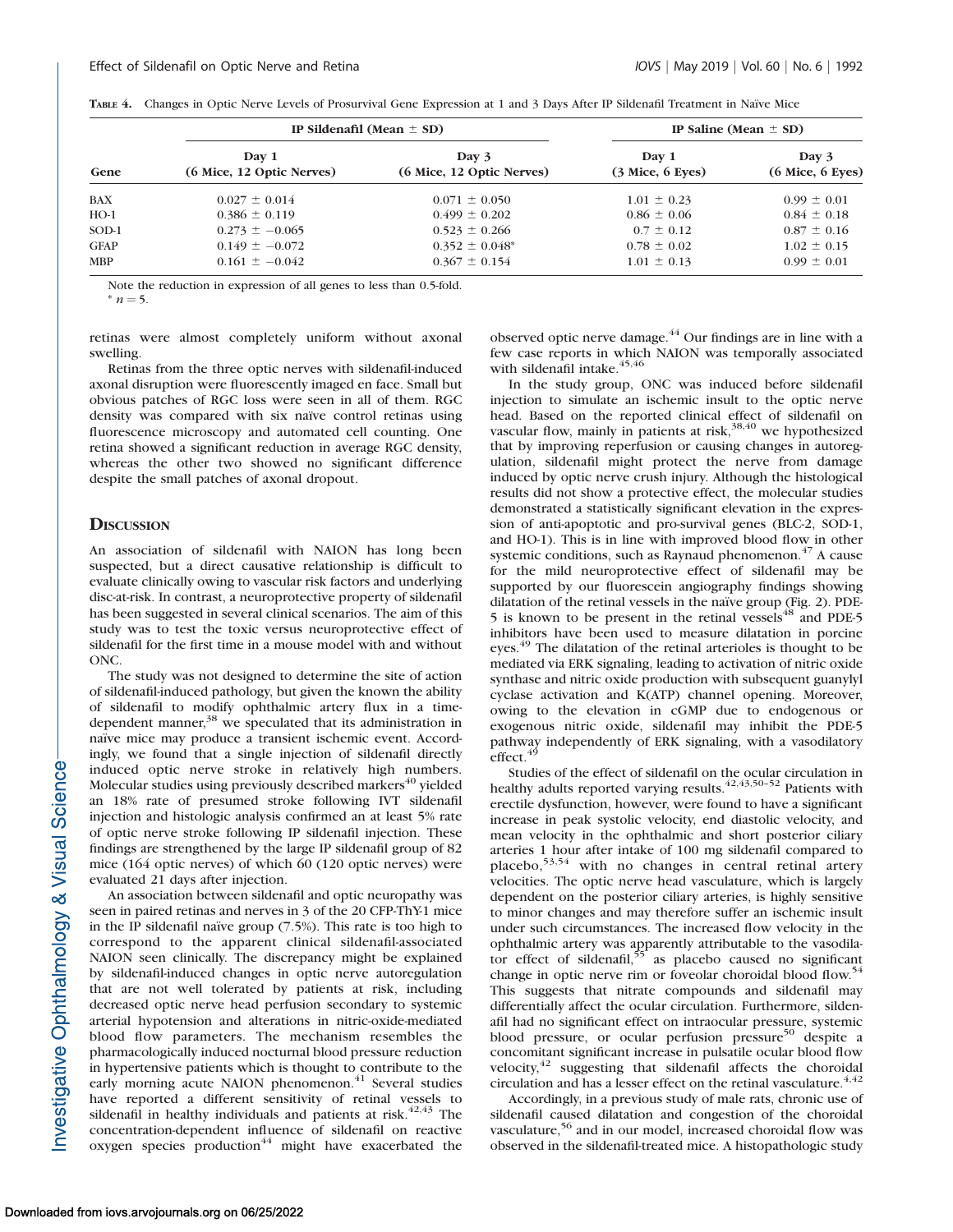

FIGURE 4. Longitudinal and cross-sections of the optic nerves showing axonal degeneration with corresponding loss of RGCs in the paired retina after IP injection of sildenafil without ONC induction. (A, G) Longitudinal section of CFP-THY1 optic nerves following IP injection of sildenafil. No damage in (A) and stroke affected optic nerve following IP sildenafil in (G). Note the fluorescence dropout in axons and focal swelling with a beadson-a-string appearance in the damaged nerve (G). (B, C) Same nerves under fluorescence microscopy showing the normal (B) and reduced fluorescence due to stroke following IP sildenafil (C). Cross sectioned optic nerves of CFP-THY1 mice presenting with stroke following IP sildenafil and control, respectively.  $(D, H)$  Merging of the nuclei staining  $(DAPI, F, I)$  and CFP fluorescence  $(E, I)$ .  $(K, L)$  The corresponding flatmount retinae showing florescence RGCs in CFP-THY1IP injected sildenafil. Note stroke area with patchy dropout and diffuse RGCs loss (white arrows).

reported that male rats chronically treated with sildenafil showed greater dilatation of the choroidal capillaries than controls.<sup>56</sup> There was no change in the retinal layers or their configuration in either group. However, the authors failed to investigate possible optic nerve damage resulting from sildenafil treatment. Additional studies have investigated other possible neuroprotective effects of sildenafil, such as modulating inflammatory mediators.<sup>5</sup>

Sildenafil was recently shown to affect human sperm mitochondrial function, producing complex concentrationdependent effects.<sup>44</sup> In view of the multiple focal axonal swellings on the otherwise intact axons observed here, it is possible that a decrease in ATP levels and an increase in mitochondria-generated reactive oxygen species may lead to optic neuropathy.58 In healthy subjects, sildenafil appears to produce primarily long-term axonal damage with occasional loss of RGCs.

Our study has several limitations. A relatively high sildenafil dose was administered compared to standard human dosing (10-fold). This might have affected both the stroke-inducing effect of sildenafil seen in the naïve group and its protective effect seen in the ONC group. However, it should be noted that sildenafil has a shorter half-life in mice than in humans. $36$ 

After IVT sildenafil injection to the ONC groups, neuroprotection was not demonstrated histologically but only assumed from the gene expression levels. Molecular studies are not as conclusive as histological studies. Even if a neuroprotective effect is proven in mice, it will be difficult to recruit patients with acute NAION for a clinical trial owing to the rarity of the condition.

A higher-than-expected rate of suspected optic nerve stroke was observed. We continuously increased the size of the cohort, but the rate did not change. This finding is in line with a recent publication by Campbell et al. $32$ 

The mechanisms underlying the stroke-inducing effect of sildenafil in healthy mice and its neuroprotective effect in ONC mice are unclear. Several possibilities were suggested, but further studies are required to elucidate the exact pathophysiological process.

We did not measure retinal or optic nerve blood flow. Vessel dilation was interpreted from fluorescein angiography, and blood flow changes were expected as a result.

To conclude, this is the first mouse model study of the possible association of PDE-5 inhibitors and optic nerve stroke versus neuroprotective properties. Our findings suggest that sildenafil may induce ischemic retinal changes in naïve animals and may have some neuroprotective benefit in the presence of poststroke ocular damage. This conclusion is supported by molecular changes in antiapoptotic genes, although we could not show histologic evidence of the preservation of RGCs after ONC. Further studies of the mechanism underlying the action of sildenafil are needed in other neurologic conditions.

#### Acknowledgments

Presented in part at the Israel Scientific Vision Eye Research meeting, Lod, Israel, March 2013, and the North American Neuro Ophthalmology Society (NANOS) meeting, San Diego, California, United States, February 2015.

Supported by the Zanvyl and Isabelle Krieger Fund, Baltimore, Maryland, United States (NGC) and Israel Scientific Foundation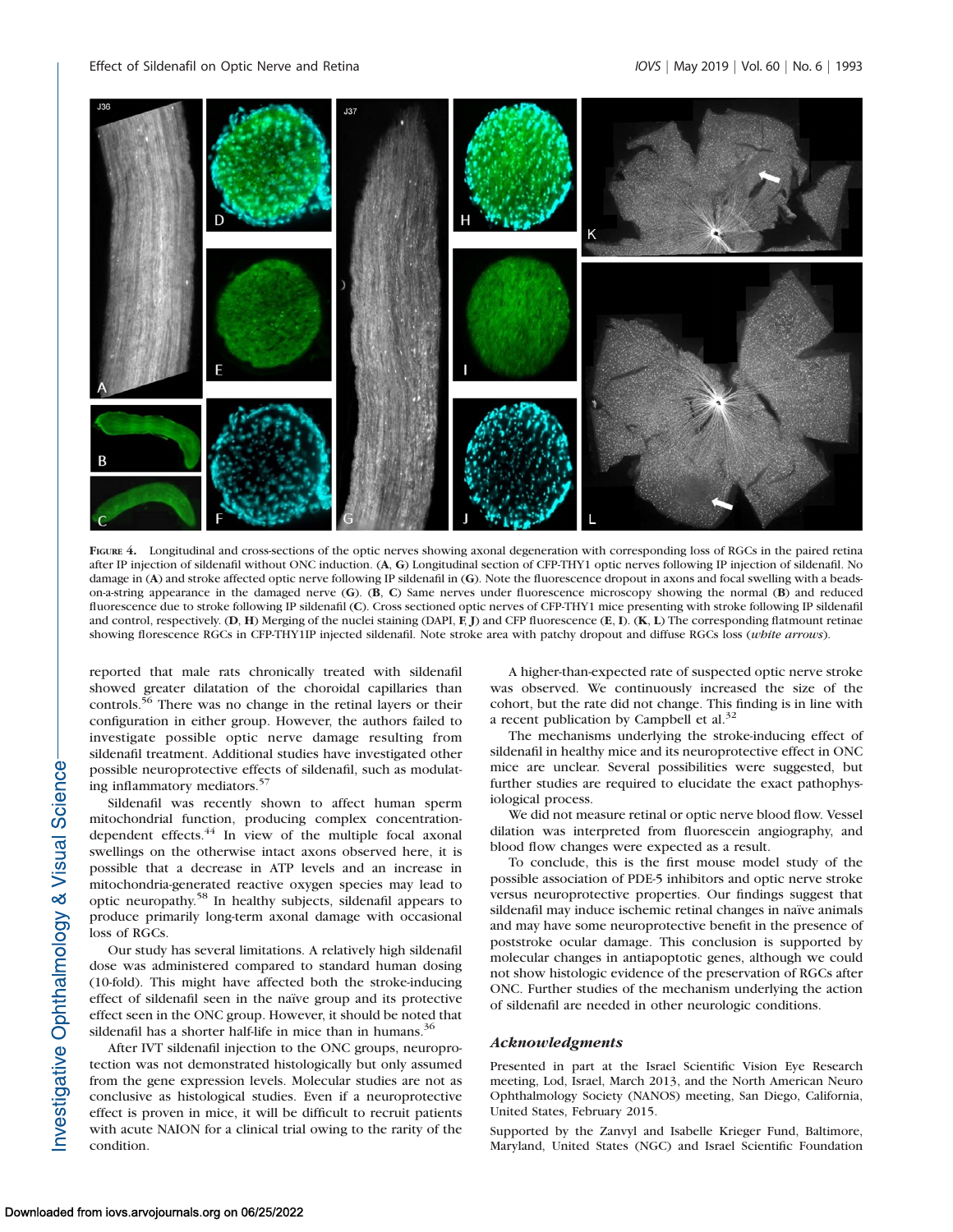(Grant 1189/12, NGC). The funding organization had no role in the design or conduct of this research.

Disclosure: A. Zahavi, None; S. Weiss, None; M. Vieyra, None; J.D. Nicholson, None; O. Muhsinoglu, None; O. Barinfeld, None; D. Zadok, None; N. Goldenberg-Cohen, None

## **References**

- 1. Laties A, Zrenner E. Viagra (sildenafil citrate) and ophthalmology. Prog Retin Eye Res. 2002;21:485–506.
- 2. Kouvelas D, Goulas A, Papazisis G, Sardeli C, Pourzitaki C. PDE5 inhibitors: in vitro and in vivo pharmacological profile. Curr Pharm. 2009;15:3464–3475.
- 3. Harris A, Kagemann L, Ehrlich R, Ehrlich Y, López CR, Purvin VA. The effect of sildenafil on ocular blood flow. Br J Ophthalmol. 2008;92:469–473.
- 4. Rybalkin SD, Rybalkina IG, Shimizu-Albergine M, Tang XB, Beavo JA. PDE5 is converted to an activated state upon cGMP binding to the GAF A domain. EMBO J. 2003;22:469–478.
- 5. Rybalkin SD, Rybalkina IG, Feil R, Hofmann F, Beavo JA. Regulation of cGMP-specific phosphodiesterase (PDE5) phosphorylation in smooth muscle cells. *J Biol Chem.* 2002;277: 3310–3317.
- 6. Kruuse C, Gupta S, Nilsson E, Kruse L, Edvinsson L. Differential vasoactive effects of sildenafil and tadalafil on cerebral arteries. Eur J Pharmacol. 2012;674:345–351.
- 7. Zhang R, Wang Y, Zhang L. et al. Sildenafil (Viagra) induces neurogenesis and promotes functional recovery after stroke in rats. Stroke. 2002;33:2675–2680.
- 8. Lorberboym M, Mena I, Wainstein J, Boaz M, Lampl Y. The effect of sildenafil citrate (Viagra) on cerebral blood flow in patients with cerebrovascular risk factors. Acta Neurol Scand. 2010;121:370–376.
- 9. Schäfer A, Fraccarollo D, Pförtsch S. et al. Improvement of vascular function by acute and chronic treatment with the PDE-5 inhibitor sildenafil in experimental diabetes mellitus. Br J Pharmacol. 2008;153:886–893.
- 10. Biswas KH, Visweswariah SS. Distinct allostery induced in the cyclic GMP-binding, cyclic GMP-specific phosphodiesterase (PDE5) by cyclic GMP, sildenafil, and metal ions. *J Biol Chem*. 2011;286:8545–8554.
- 11. Shimizu-Albergine M, Rybalkin SD, Rybalkina IG, et al. Individual cerebellar Purkinje cells express different cGMP phosphodiesterases (PDEs): in vivo phosphorylation of cGMP-specific PDE (PDE5) as an indicator of cGMP-dependent protein kinase (PKG) activation. *J Neurosci*. 2003;23: 6452–6459.
- 12. Novitzky I, Marianayagam NJ, Weiss S, et al. Comparison of neuroprotective effect of bevacizumab and sildenafil following induction of stroke in a mouse model. Biomed Res Int. 2016; 3938523.
- 13. Cuadrado-Tejedor M, Hervias I, Ricobaraza A, et al. Sildenafil restores cognitive function without affecting b-amyloid burden in a mouse model of Alzheimer's disease. Br J Pharmacol. 2011;164:2029–2041.
- 14. Uthayathas S, Karuppagounder SS, Thrash BM, Parameshwaran K, Suppiramaniam V, Dhanasekaran M. Versatile effects of sildenafil: recent pharmacological applications. Pharmacological Reports. 2007;59:150–163.
- 15. Bella AJ, Brant WO, Lue TF, Brock GB. Non-arteritic anterior ischemic optic neuropathy (NAION) and phosphodiesterase type-5 inhibitors. Can J Urol. 2006;13:3233-3238.
- 16. Laties AM. Vision disorders and phosphodiesterase type 5 inhibitors: A review of the evidence to date. Drug Saf. 2009; 32:1–18.
- 17. Akash R, Hrishikesh D, Amith P, Sabah S. Case report: association of combined nonarteritic anterior ischemic optic

neuropathy (NAION) and obstruction of cilioretinal artery with overdose of viagra. J Ocul Pharmacol Ther. 2005;21: 315–317.

- 18. Felekis T, Asproudis I, Katsanos K, Tsianos E. A case of nonarteritic anterior ischemic optic neuropathy of a male with family history of the disease after receiving sildenafil. Clin Ophthalmol. 2011;5:1443–1445.
- 19. Gorkin L, Hvidsten K, Sobel RE, Siegel R. Sildenafil citrate use and the incidence of nonarteritic anterior ischemic optic neuropathy. Int Clin Pract. 2006;60:500–503.
- 20. Carter JE. Anterior ischemic optic neuropathy and stroke with use of PDE-5 inhibitors for erectile dysfunction: cause or coincidence? *J Neurol Sci.* 2007;262:89-97.
- 21. Pomeranz HD, Bhavsar AR. Nonarteritic ischemic optic neuropathy developing soon after use of sildenafil (viagra): a report of seven new cases. J Neuroophthalmol. 2005;25:9– 13.
- 22. Pomeranz HD, Smith KH, Hart WM Jr, Egan RA. Sildenafilassociated nonarteritic anterior ischemic optic neuropathy. Ophthalmology. 2002;109:584–587.
- 23. Hafidi Z, Handor H, Laghmari M, Daoudi R. Cilioretinal artery and central retinal vein occlusion after sildenafil use. Emerg Med J. 2013;31:535.
- 24. Gaffuri M, Cristofaletti A, Mansoldo C, Biban P. Acute onset of bilateral visual loss during sildenafil therapy in a young infant with congenital heart disease. BMJ Case Rep. 2014; 2014: bcr2014204262.
- 25. Galvez-Ruiz A, Arishi N. Sequential, non-arteritic anterior ischemic optic neuropathy in patients taking sildenafil: a report of ten cases. Saudi J Ophthalmol. 2013;27:241–246.
- 26. Tarantini A, Faraoni A, Menchini F, Lanzetta P. Bilateral simultaneous nonarteritic anterior ischemic optic neuropathy after ingestion of sildenafil for erectile dysfunction. Case Rep Med. 2012;2012:747658.
- 27. Moschos MM, Margetis I. Bilateral simultaneous anterior ischemic optic neuropathy associated with sildenafil. Case Rep Ophthalmol. 2011;2:262–265.
- 28. Pomeranz HD. Can erectile dysfunction drug use lead to ischaemic optic neuropathy? Br J Ophthalmol. 2006;90:127– 128.
- 29. Danesh-Meyer HV, Levin LA. Erectile dysfunction drugs and risk of anterior ischaemic optic neuropathy: casual or causal association? Br J Ophthalmol. 2007;91:1551–1555.
- 30. Pomeranz HD. Erectile dysfunction agents and nonarteritic anterior ischemic optic neuropathy. Neurol Clin. 2017;35:17– 27.
- 31. Thurtell MJ, Tomsak RL. Nonarteritic anterior ischemic optic neuropathy with PDE-5 inhibitors for erectile dysfunction. Int J Impot Res. 2008;20:537–543.
- 32. Campbell UB, Walker AM, Gaffney M, et al. Acute nonarteritic anterior ischemic optic neuropathy and exposure to phosphodiesterase type 5 inhibitors. J Sex Med.12;139–151.
- 33. Dratviman-Storobinsky O, Hasanreisoglu M, Offen D, Barhum Y, Weinberger D, Goldenberg-Cohen N. Progressive damage along the optic nerve following induction of crush injury or rodent anterior ischemic optic neuropathy in transgenic mice. Mol Vis.14;2171–2179.
- 34. Loran OB, Ströberg P, Lee SW, et al. Sildenafil citrate 100 mg starting dose in men with erectile dysfunction in an international, double-blind, placebo-controlled study: effect on the sexual experience and reducing feelings of anxiety about the next intercourse attempt. J Sex Med. 2009;28:26– 35.
- 35. Ring A, Morris T, Wozniak M, et al. A phase I study to determine the pharmacokinetic profile, safety and tolerability of sildenafil (Revatio®) in cardiac surgery: the REVAKI-1 study. Br J Clin Pharmacol. 2017;83:709–720.